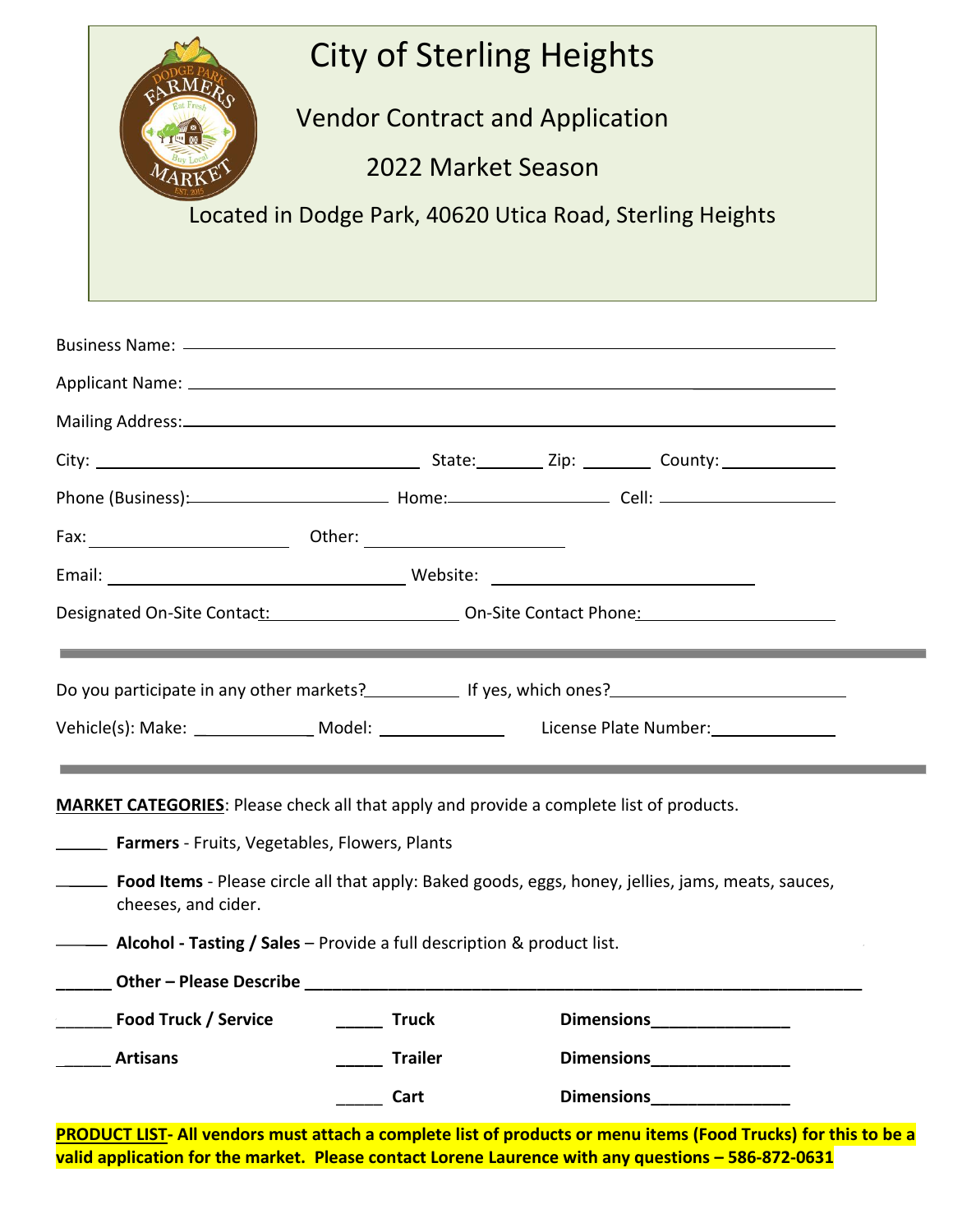#### **SET UP**

Please provide a brief description of your booth arrangement and size requirements below to help in assigning spaces. Describe table set ups, etc. Artisans and Crafters that have not participated in DPFM in previous years must submit photos of work and set up at other markets or craft shows to be considered. This does not guarantee you will receive exactly what you would like, but will aid us in best meeting the market and vendor needs.

Please indicate the number of spaces needed

Do you require electricity? Yes No Please describe electric needs and devices used

**Full Season**: Total of 17 weeks - Thursdays, June 2 – September 29, 2022. Market hours are 3 - 8:00 p.m. weekly.

#### **FEES**:

**Daily Vendor:** Per Thursday- \$25/Pavilion space 10' X 10' (\$7 added for electricity).

Circle dates of attendance you would like to attend: Circling dates does not guarantee your acceptance on those days.

| June      | $\overline{2}$ | 9  | 16 | 23 | 30 |
|-----------|----------------|----|----|----|----|
| July      | 7              | 14 | 21 |    |    |
| August    | 4              | 11 | 18 | 25 |    |
| September | $\mathbf{1}$   | 8  | 15 | 22 | 29 |
|           |                |    |    |    |    |



# **THREE (3) DAYS REFUNDABLE STALL SPACE FEE IS REQUIRED FOR ANY NON-FOOD TRUCK VENDOR AT TIME OF REGISTRATION AND MUST ACCOMPANY APPLICATION FORM.**

*A 'NO SHOW' OR CANCELATION OF LESS THAN 48 HOURS PRIOR TO MARKET DAY WILL BE CHARGED THE \$25 STALL SPACE FEE. NO EXCEPTIONS WILL BE MADE. AFTER THREE (3) NO SHOWS, MARKET MANAGEMENT RESERVES THE RIGHT TO REMOVE VENDOR FROM MARKET.*

**MANAGEMENT RESERVES THE RIGHT TO CANCEL THE MARKET DUE TO INCLEMENT WEATHER (HIGH WINDS, EXCCESSIVE RAIN, LIGHTNING AND THUNDERSTORMS). NO REFUNDS WILL BE GIVEN IN THE EVENT OF A WEATHER CANCELATION.**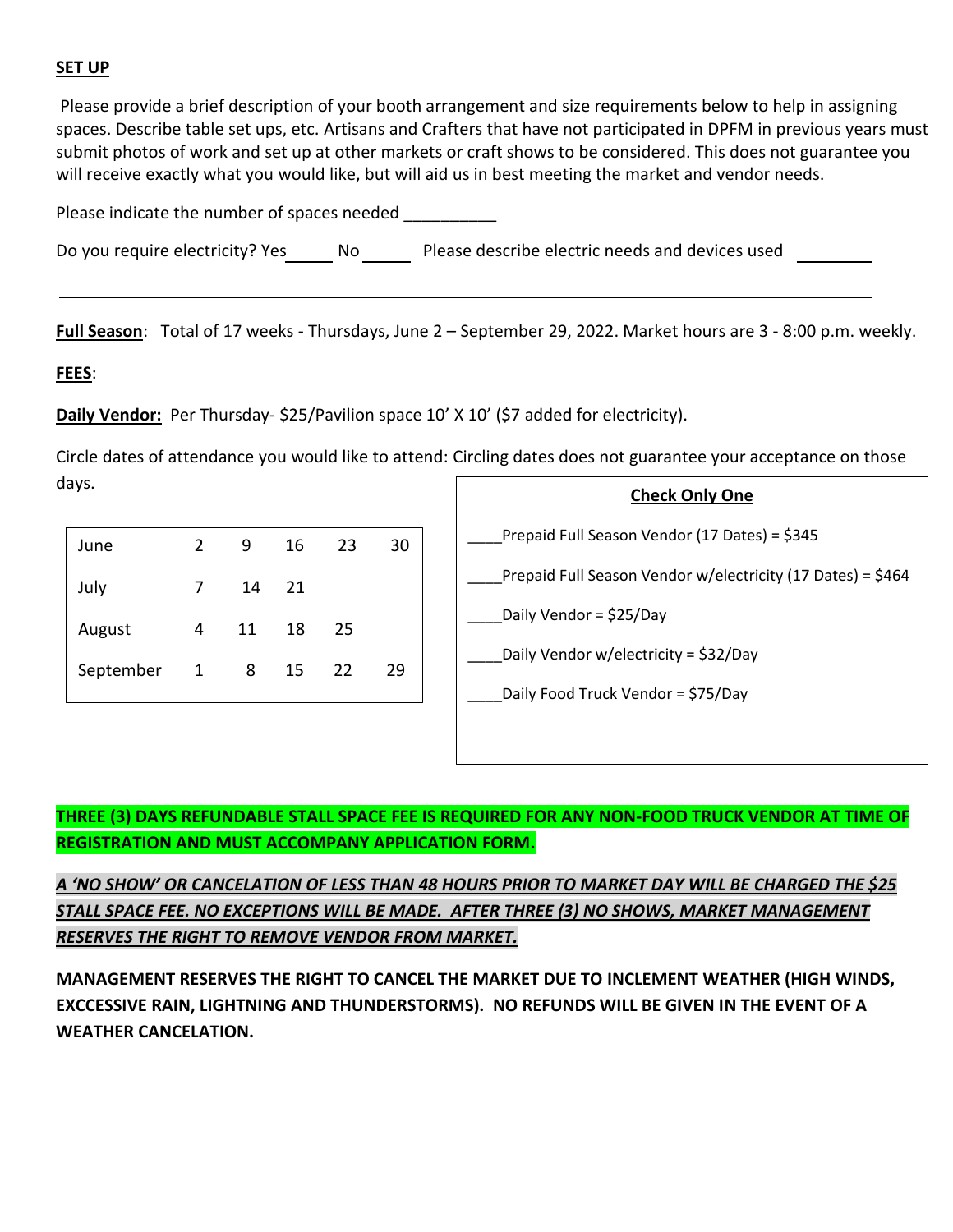# **AGREEMENT TO RELEASE, INDEMNIFY AND HOLD THE CITY OF STERLING HEIGHTS HARMLESS FROM LIABILITY**

In consideration of and as a condition of approval to participate in the 2022 City of Sterling Heights Dodge Park Farmers Market, vendor agrees as follows:

Vendor agrees to release from liability and not to sue the city of Sterling Heights, it's elected and appointed officials, employees, agents, and volunteers for any losses, costs, expenses (including attorneys' fees), damages, liabilities, or claims arising out of injuries to persons or property during the Sterling Heights Dodge Park Farmers Market, except for damages caused by or resulting from the city's sole negligence.

Vendor agrees to the fullest extent permitted by law to indemnify and hold the city of Sterling Heights, its elected and appointed officials, employees, agents, and volunteers harmless against any losses, costs, expenses (including attorneys' fees), damages, liabilities, or claims whether groundless or not, arising out of bodily injury, sickness, or disease, including death resulting at any time there from, which may be sustained or claimed by any person or persons, or damages to any property, (including the loss of use thereof) based on any act or omission, negligent or otherwise, of vendor or anyone else acting on its behalf, relating to any activity associated with the Sterling Heights Dodge Park Farmers Market, except that vendor shall not be responsible for indemnification to the city for damages caused by or resulting from the city's sole negligence; and vendor shall at its own cost and expense, defend any such claim and any suit, action or proceeding which may be commenced hereunder and vendor shall pay any and all judgments which may be recovered in any suit, action or proceeding and any and all expenses, including but not limited to costs, attorneys' fees and settlement expenses as they relate in any way to any activity associated with the Sterling Heights Dodge Park Farmers Market.

The risks of injury and illness (ex: communicable diseases such as MRSA, influenza, and COVID-19) to myself or my child from the use of the Sterling Heights Community Center, Senior Center, Nature Center and its amenities are significant, including the potential for permanent disability and death, and while particular rules, equipment, and personal discipline may reduce these risks, the risks of serious injury and illness do exist; and, in consideration of the City of Sterling Heights, City of Sterling Heights Department of Parks and Recreation ("City") allowing me and/or my child or ward access to and use of the Community Center, Senior Center, Nature Center, and its amenities, I for myself, spouse, and child or ward agree to:

(A) Assume all risks of injury and property damage and accept all responsibility in case of accidents, injury or death;

(B) RELEASE AND HOLD HARMLESS AND AGREE NOT TO SUE the City, its employees, and elected or appointed officials, for any claim, damages, costs or cause of action which I may have or suffer or may in the future have or suffer as a result of any accident, injury including death or damages sustained or incurred while accessing or using the Community Center, Senior Center, Nature Center and its amenities, even if arising from their negligence, to the fullest extent permitted by law; and,

(C) agree to indemnify, defend ,and hold harmless the City, its elected and appointed officials, and employees from any and all claims for injuries, damages or loss, of any kind whatsoever arising in any way in connection with my access to and use of the Community Center, Senior Center, and its amenities.

Signature: \_\_\_\_\_\_\_\_\_\_\_\_\_\_\_\_\_\_\_\_\_\_\_\_\_\_\_\_\_

Date: \_\_\_\_\_\_\_\_\_\_\_\_\_\_\_\_\_\_\_\_\_\_\_\_\_\_\_\_\_\_\_\_

| <b>Office Use Only</b>     |
|----------------------------|
| Date Application Received: |
| Date Application Approved: |
|                            |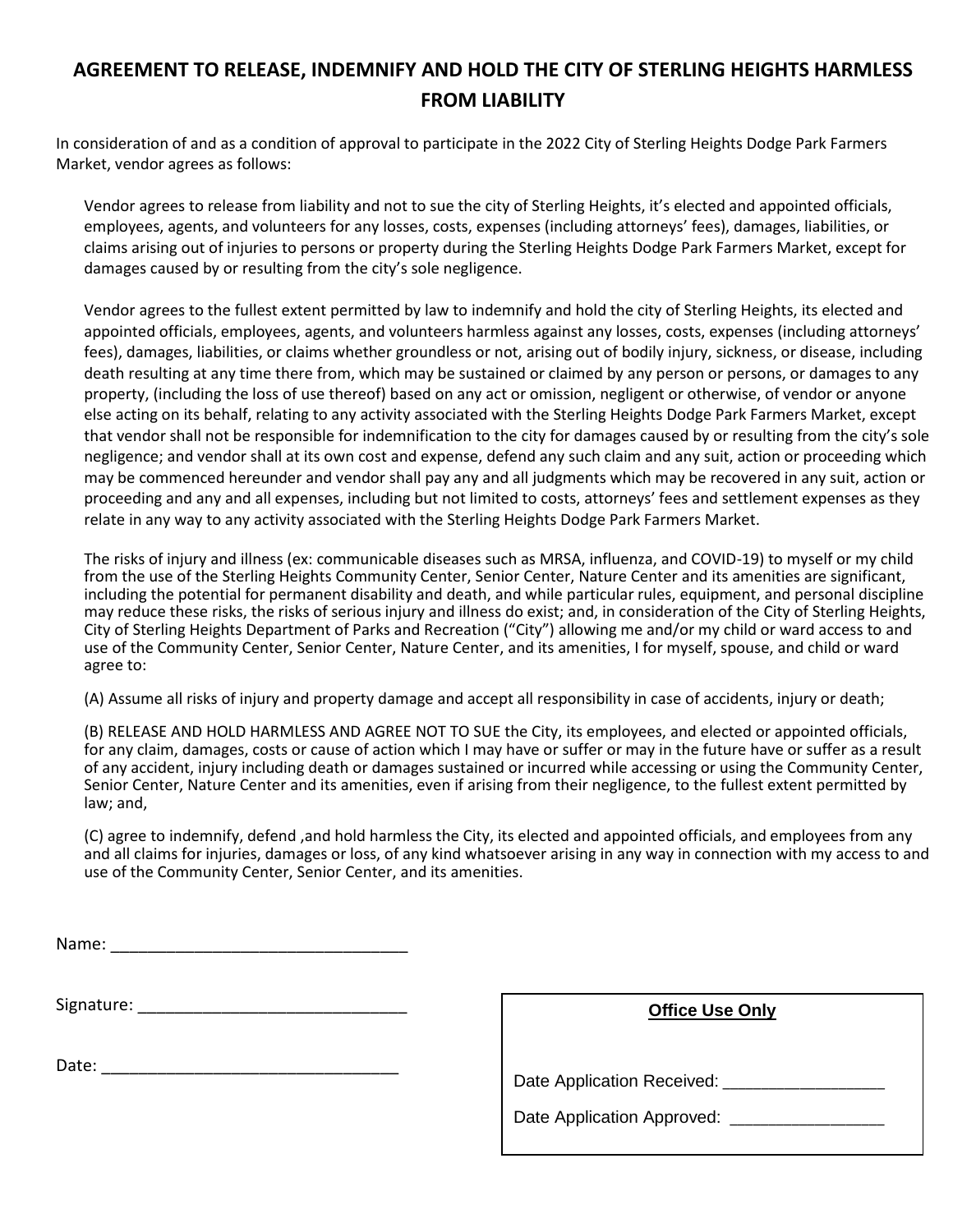#### **2022 STERLING HEIGHTS DODGE PARK FARMERS MARKET AGREEMENT:**

I, \_\_\_\_\_\_\_\_\_\_\_\_\_\_\_\_\_\_\_\_\_\_\_\_\_\_\_\_\_\_\_\_\_\_\_\_\_\_\_\_, request permission to sell at the Dodge Park Farmers Market. I have read and agree to abide by Dodge Park Farmers Market Rules and Regulations as well as all laws, codes, and regulations to cooperate with Market Management and to pay the required stall fee. I understand that this application relates only to the products listed herein and that any further products will require another application. Unless otherwise specified in Dodge Park Farmers Market Rules and Regulations, any violations, of this agreement may result in suspension or termination from the Market at the discretion of the Market Management. Market rules are subject to change at any time for any reason, with seven day notice given to current market vendors before they take effect. I understand that market assignments may not be transferred to any other party. I certify that the products above are produced in accordance with all county, state and federal laws and grown or produced by myself unless otherwise noted. I agree that the products above may be deleted at any time from my list of above products and/or menu by Market Management, at its sole discretion, and for any reason, with seven (7) days' notice. I have read and am fully aware of the Dodge Park Farmers Market rules.

I have read and am fully aware of the Dodge Park Farmers Market rules. I agree that if I do not provide the Dodge Park Farmers Market with a minimum of 48 hour notice prior to market day, I will pay the \$25 no-show / cancelation fee from my stall space fee. I hereby agree to comply with these rules and regulations, and all other Federal, State, and local regulations that apply, knowing full well that I will forfeit my right to sell at the Dodge Park Farmers Market if I am found in noncompliance.

*Duration of the Agreement*: This agreement applies to the 2022 DPFM season (June 2, 2022 - September 29, 2022) and in no way implies acceptance in the future.

Would you be willing to give city employees a discount on goods sold? The State of No

Would you be willing to give senior citizens a discount on goods sold? The State of No

|  |      | We often receive phone calls from the press or potential customers. May we give them your name and phone |  |  |
|--|------|----------------------------------------------------------------------------------------------------------|--|--|
|  | - No |                                                                                                          |  |  |

May we use your photo/image for marketing/advertising purposes?

Yes No

Farm/Business Name:

Signature: Date: Date: Date: Date: Date: Date: Date: Date: Date: Date: Date: Date: Date: Date: Date: Date: Date: Date:  $\sim$  Date: Date: Date: Date: Date: Date: Date: Date: Date: Date: Date: Date: Date: Date: Date: Date: Da

# All forms must be completed in their entirety to be considered for market acceptance and must include stall space fee payment.

| Sterling Heights Dodge Park Farmers Market | Please return all required forms to: |                                              |  |
|--------------------------------------------|--------------------------------------|----------------------------------------------|--|
| Lorene Laurence<br><b>Troy Nowotny</b>     |                                      |                                              |  |
| Market Master                              | <b>Recreation Supervisor</b>         | <b>Sterling Heights Parks and Recreation</b> |  |
| 586-872-0631                               | 586-446-2701                         | 40555 Utica Road                             |  |
| dodgeparkfarmersmarket@gmail.com           | tnowotny@sterling-heights.net        | Sterling Heights, MI 48313                   |  |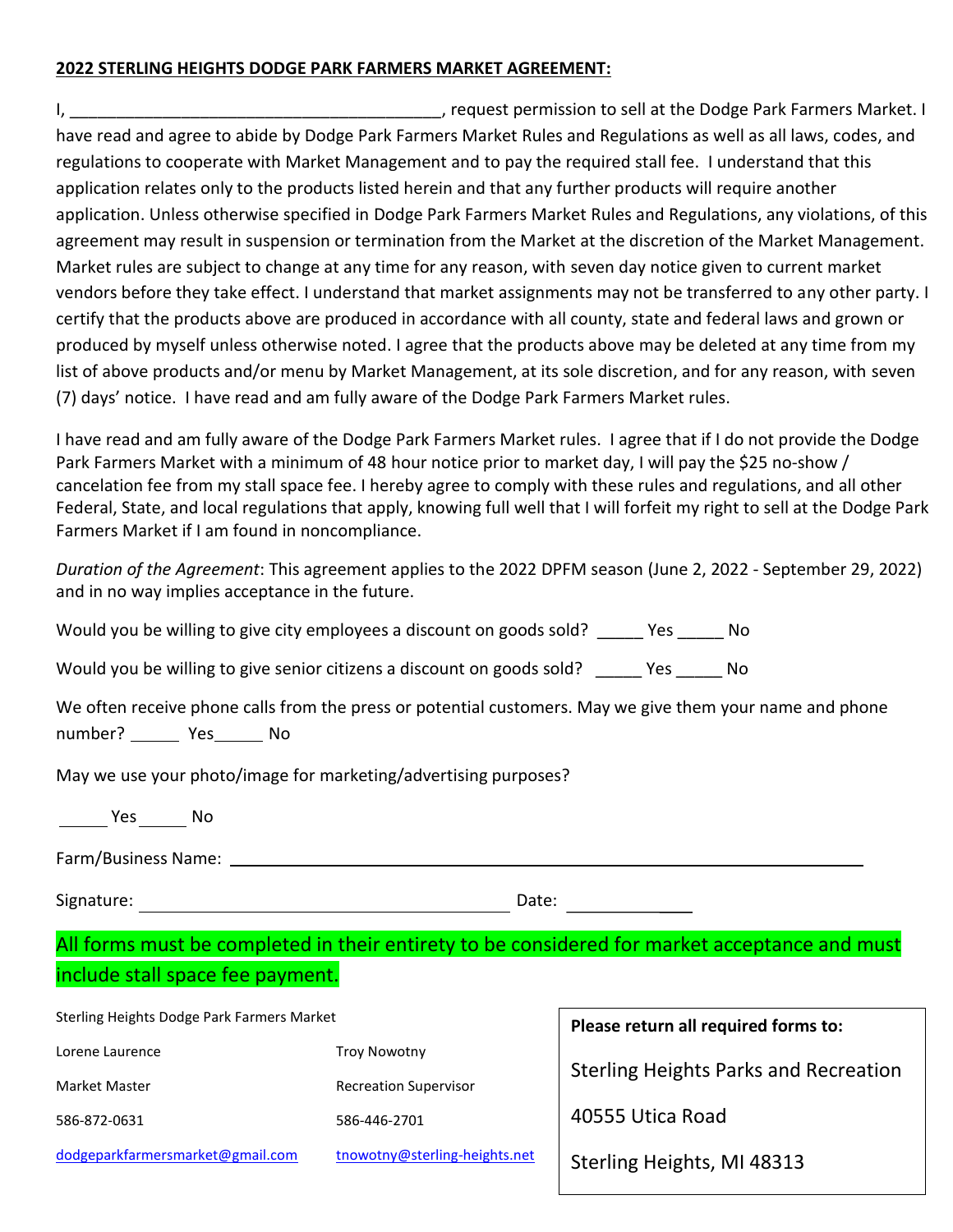# **Vendor Rules and Regulations**

#### **LICENSES, PERMITS, & CERTIFICATIONS;**

Vendors are responsible for complying with local, state, and federal requirements governing the sale and production of their products, and for acquiring the necessary permits and licenses. Vendors are required to provide the City of Sterling Heights with copies of all relevant licenses, certifications, and permits prior to participation in market.

#### **Location of Operation:**

We will meet at Dodge Park located at 40620 Utica Road, Sterling Heights, MI 48313.

# **Statement of Purpose**:

The Dodge Park Farmers Market (DPFM or the Market) has been created to establish a seasonal market for the City of Sterling Heights and surrounding communities.

- ◆ To bring people together in a community activity
- ◆ To strengthen and support local farmers/producers
- To support local entrepreneurs and small businesses
- ◆ To encourage healthy eating habits

**Non-exclusivity agreement:** Dodge Park Farmers Market Management will do everything in its power to preserve the value of the market and its vendors. Market management will not reserve exclusivity to any vendor selling any particular ware. Evaluations will be made based upon the foot traffic of each market day and the number of vendors selling a certain item or items as to whether another vendor can be sustained by the market. Market management still reserves the right to approve products based upon the criteria in the Who Can Sell section below.

# **Who Can Sell?**

All sellers must be approved by Market Management. Selling of products not approved by Market Management will not be permitted. Any approved products may be removed from the list of above products and/or menu by Market Management, at its sole discretion, and for any reason, with seven days' notice. Used items are not permitted to be sold at the market; this is not a flea market.

# **Carrying:**

Carrying is defined as bringing to market and selling goods that were produced by someone other than the registered vendor. Carrying is permitted for this reason: to allow growers the freedom to send a family member, friend, or employee to sell their goods or another's goods. This allows a small grower to sign up for multiple markets within the same growing season. No wholesale or resale of goods obtained from other areas is permitted. Vendors who are carrying must submit contact information (addresses, phone numbers, etc.) for the growers of goods they are carrying to the market management team for verification and approval.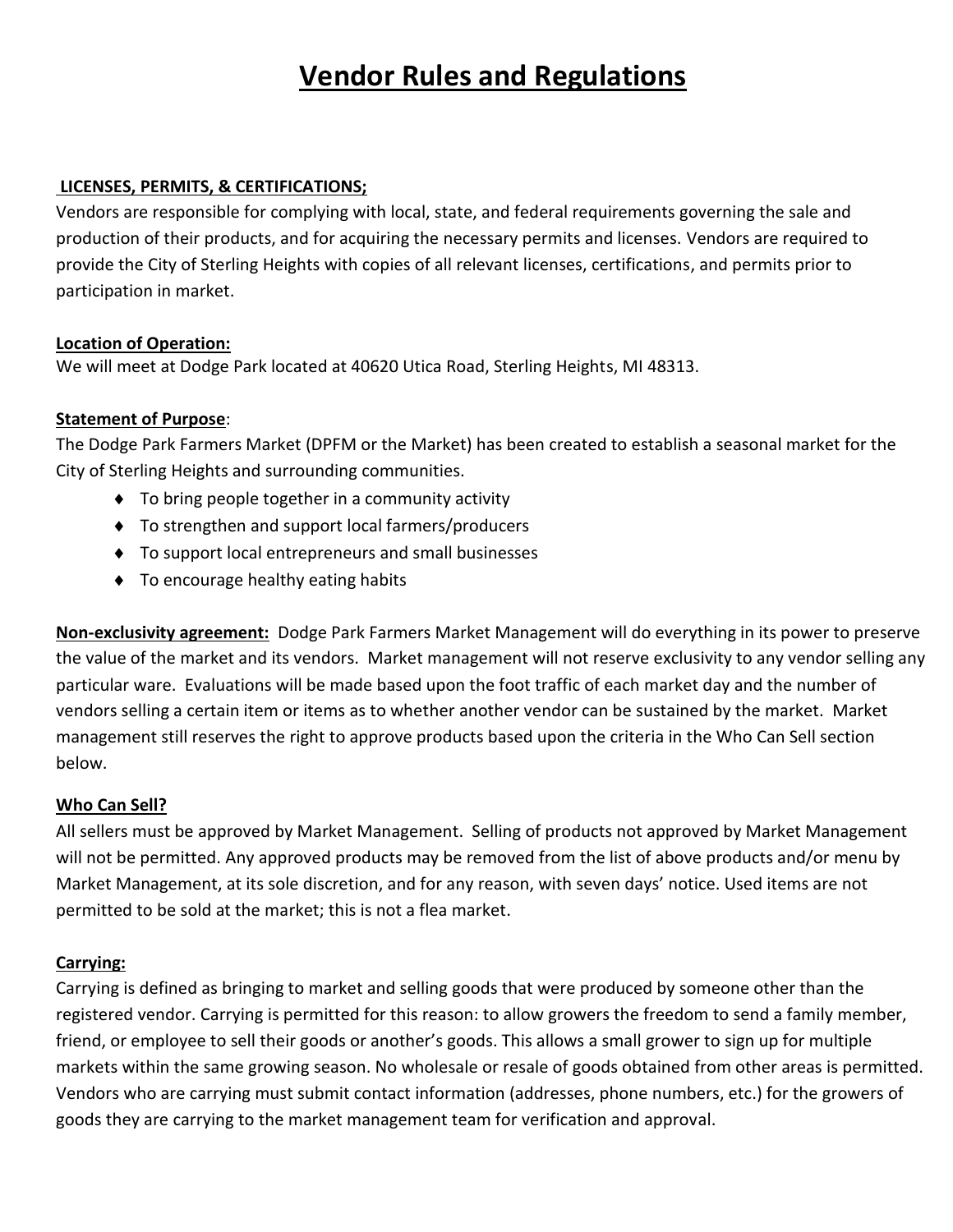# **What Can Be Sold?**

Raw agricultural products: fruits, vegetables, grains, spice.

- Value Added Agricultural Products: admitted only with approval. They include raw agricultural products grown by the seller that have been processed: meat, poultry, cheese, dairy, eggs, baked goods, soaps, beeswax, juice, cider, honey, syrup, vinegar, jams, pastas, oils, chocolates, and sauces.
- Alcoholic products as approved by The State of Michigan.
- Non Food Items: i.e. Pottery, garden related items, sculptures, and birdfeeders produced by the vendor. Pictures and/or portfolios are required for admission of non-food items. Market Management will notify you of your acceptance after products have been juried.
- Who Can Sell? Buying and selling of wholesale items is not permitted unless specifically permitted by Market Management. Market Management has sole discretionary privilege to determine any exceptions that will be made to this rule.

# **Growing Certifications:**

 Vendors who have growing certifications are encouraged to post their certifications for customers to see. For example, if you are certified organic, certified Naturally Grown, or any other certifying agencies, we recommend you advertise accordingly. The Market Management will expect to see proof of certification from any vendor who claims to hold growing certifications and reserve the right to pull any signage that is not in accordance with your growing methods.

#### **Set Up and Takedown/Product Display & Appearance**:

- Vendors are responsible for their own booths. Doors will be open at 1 p.m. for vendors to get their equipment/product inside. **You must unload all your materials, supplies, product, etc. and then immediately move your vehicle to the designated parking lot located across the street at the court house. You may NOT set up while your vehicle is in the loading dock area. No exceptions will be made to this rule. Handicapped parking will be designated as needed.**
- Tear down begins at the close of Market 8 p.m. **NO EARLY TEAR DOWN PERMITTED**.
- **IT IS EACH VENDORS RESPONSIBILITY TO CLEAN UP THEIR SPACE. PLEASE HAVE NECESSARY EQUIPMENT, BROOMS, DUSTPANS, ETC. WITH YOU. IF MANAGEMENT MUST CLEAN YOUR SPACE THERE WILL BE A \$25 CHARGE TO YOU. NO EXCEPTIONS WILL BE MADE TO THIS RULE!**
- Vehicles may be brought in starting at 8 p.m. with the same considerations for other vendors as in set-up.
- **Tablecloths MUST be used!** It gives the vendor a much more polished appearance and will give the entire market a more distinguished atmosphere. Displays must be neat and orderly at all times. Our goal is to be an upscale market.
- ◆ Food items shall be displayed on a table or bench. Any food items placed on the floor or ground must be enclosed in a container, i.e. baskets, boxes, crates, etc.
- Each vendor must display something in a clear manner to let customers know who they are and where their business is located.

# **Set Up and Takedown/Product Display & Appearance (Cont.):**

- All products must meet Michigan Department of Agriculture packaging and labeling standards.
- NO food or drink samples can be given away at the market without meeting Macomb County Health Department regulations.
- Displays cannot block nearby spaces or create a hazardous condition. Items shall remain within the lines of the space rented.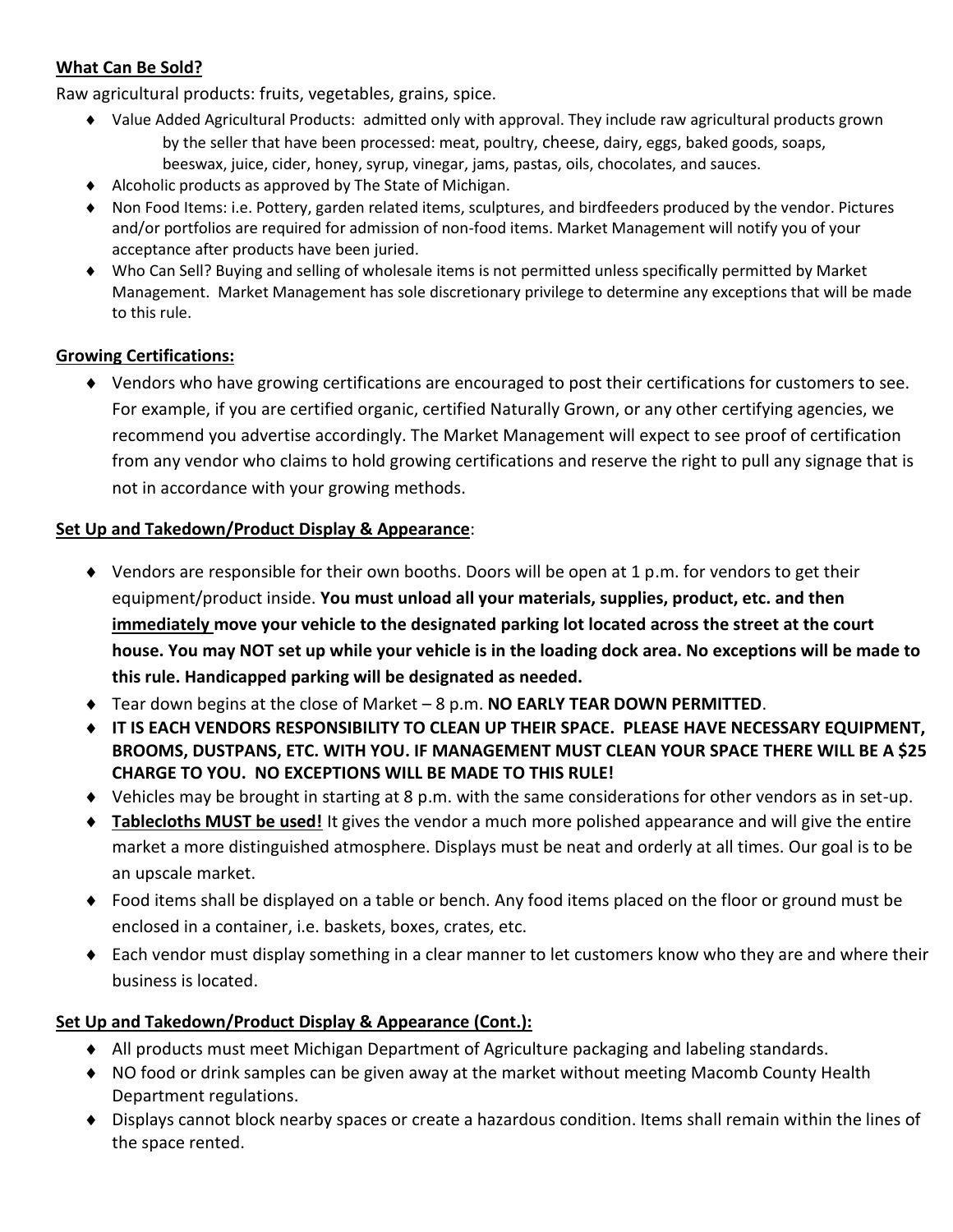- Market Management reserves the right to ask a vendor to leave if products and/or displays are not appropriate to the market.
- All vendors must supply their own equipment, {tents (flame-retardant tents ONLY), tables, chairs, signage, etc.}
- Market will be opened to the public for business at 3 p.m.
- **Flags and other vertical signage will not be allowed at the market. Banners and horizontal signage will be allowed as long as it stays within your vendor space, does not hinder any walkway and will not cause any damage to the farmer's market structure. Market Management may ask vendors to put away signage that violates this rule.**
- **Tents will not be allowed for any vendor whose space lies underneath the pavilion for any circumstance.**
- **Any vendor that operates with an open grill or fryer that could cause damage or splatter onto the surrounding pavement will be required to have a protective covering under their equipment extending at least 3 feet on all sides to protect underlying pavement. This is done to protect the ground and surrounding paved areas.**
	- o **Any vendor that leaves stains that would require professional servicing to clean will be billed by the parks and recreation department for the cost of the cleanup.**

# **Weather Cancellation Policy**

 All markets will take place under the Farmers Market Pavilion. There will be no cancellations due to weather under any circumstance unless a state of emergency is declared (Tornado, Extreme Winds Etc...).

#### **Grievance Procedure:**

- $\bullet$  Step A: If a problem arises with the policies of the market or with another vendor, a meeting will be arranged with the Market Master, Recreation Supervisor, and affected vendor(s) to resolve the issue.
- Step B: If Step A does not resolve the issue, Market Management has the right to terminate any and all vendors involved if situation deems necessary. No monetary refund will be made to terminated vendor(s) if this is a result.
- Market Management has the right, if necessary, to amend these rules and regulations as it deems necessary.

#### **Vendor Requirements:**

- A copy of the vendor's Michigan State Retail Tax License. State Law requires that we must verify the retail tax license number of every person selling at the Farmer's Market.
	- A copy of all MDARD licenses required to sell.
- A completed 2022 Season Application form to DPFM.
- A completed Agreement of Compliance form.

# **General Rules:**

- ◆ Pets are allowed in the market, as long as they follow all City leash laws.
- No alcoholic beverages permitted without proper authorization from market management.
- The use of televisions or stereo systems is prohibited.
- Use of abusive language will not be tolerated on the market grounds. The DPFM Management will determine what is abusive and reserves the right to enforce this rule as it deems fit.
- All vendors must park in designated parking areas.